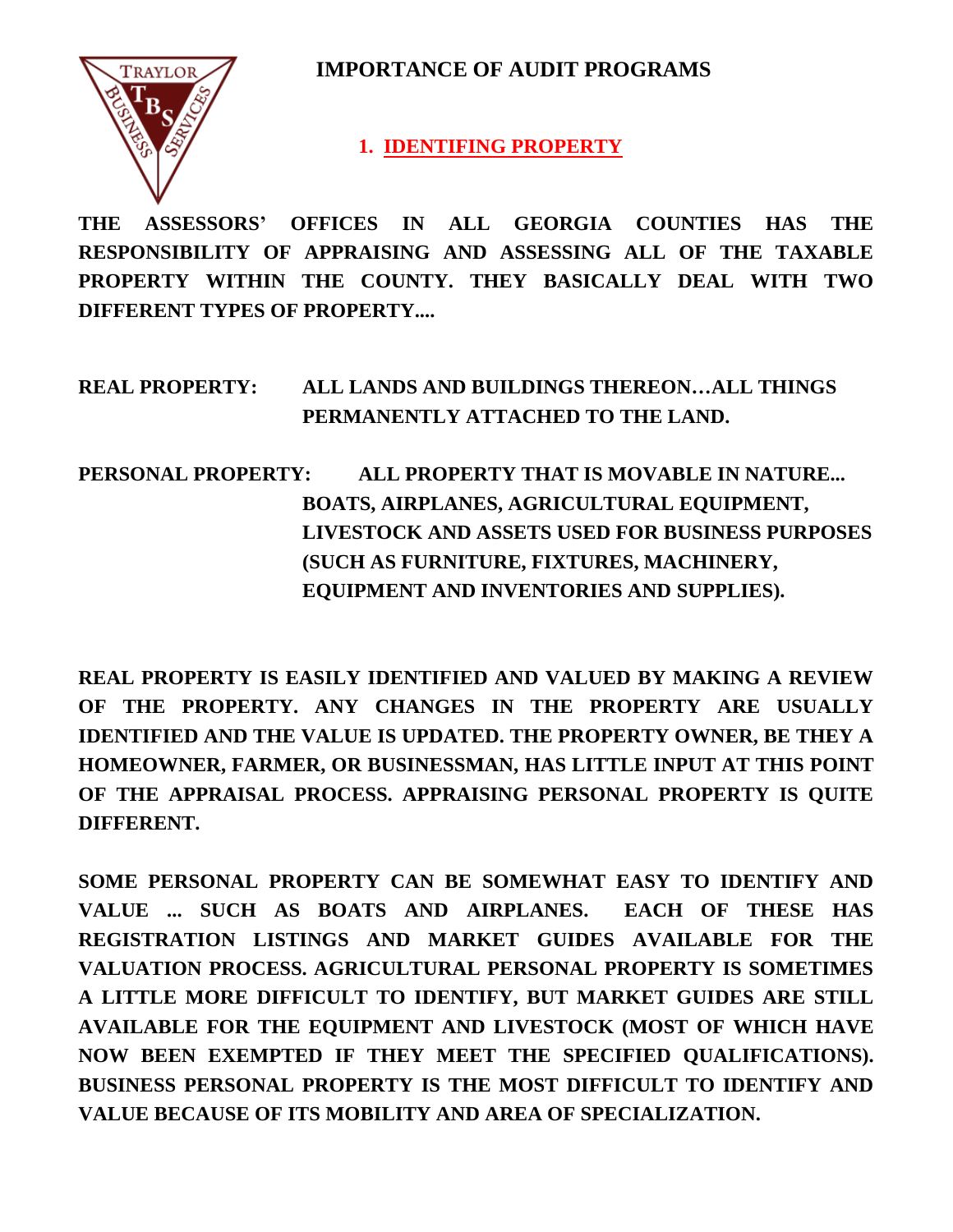# **1. OBJECTIVE OF AN AUDIT PROGRAM**

**TAX ASSESSORS' OFFICES ARE REQUIRED BY LAW TO DETERMINE THE FAIR MARKET VALUE OF ALL REAL AND PERSONAL PROPERTIES AND TO MAINTAIN EQUITY BETWEEN THESE PROPERTIES. TIME, FINANCES AND EXPERIENCE MAKE THIS A DIFFICULT TASK FOR MOST APPRAISAL STAFFS, ESPECIALLY IN THE AREA OF BUSINESS PERSONAL PROPERTY. AS A RESULT, MOST OFFICES ARE FORCED TO SIMPLY ACCEPT WHATEVER IS REPORTED BY THE TAXPAYER. THE PURPOSE OF AN AUDIT VERIFICATION PROGRAM IS TO ASSIST YOUR COUNTY BY ASSURING THAT EQUAL TREATMENT IS PROVIDED TO ALL TAXPAYERS THROUGH THE ESTABLISHMENT OF A BUSINESS PERSONAL PROPERTY COMPLIANCE SERVICE IN WHICH ALL ACCOUNTS ARE EXAMINED. AN AUDIT GATHERS INFORMATION THAT ALLOWS AN ACCURATE DETERMINATION OF THE FAIR MARKET VALUE OF THE PROPERTY AND WHAT IS SUBJECT TO TAXATION. BY EXAMINING RECORDS OF THE PROPERTY OWNER, VALUES ARE NO LONGER SOLELY DEPENDANT ON THE GOOD FAITH DISCLOSURES OF THE TAXPAYER OR THIER CPA.**

## **2. EQUITY & UNIFORMITY**

**YEARS AGO THE STATE RECOGNIZED THAT "STATEWIDE" BUSINESS PERSONAL PROPERTY TAXES WERE NOT [A.] BEING REPORTED WITH ANY CONSISTENCY, [B.] NOT BEING REPORTED ACCURATELY, AND [C.] IN MANY CASES NOT BEING REPORTED AT ALL! SO THIS WAS RECOGNIZED AS A PROBLEM THROUGHOUT GEORGIA AND NOT IN JUST A FEW COUNTIES.** 

**TO ADDRESS THIS "STATEWIDE" ISSUE, THE STATE COMPLIED THE APPRAISAL PROCEDURE MANUAL [APM], WHICH EXPLAINED IN DETAIL THE "WHAT, HOW, & WHY" OF THE LAWS REGARDING BPP TAXATION. FURTHER,**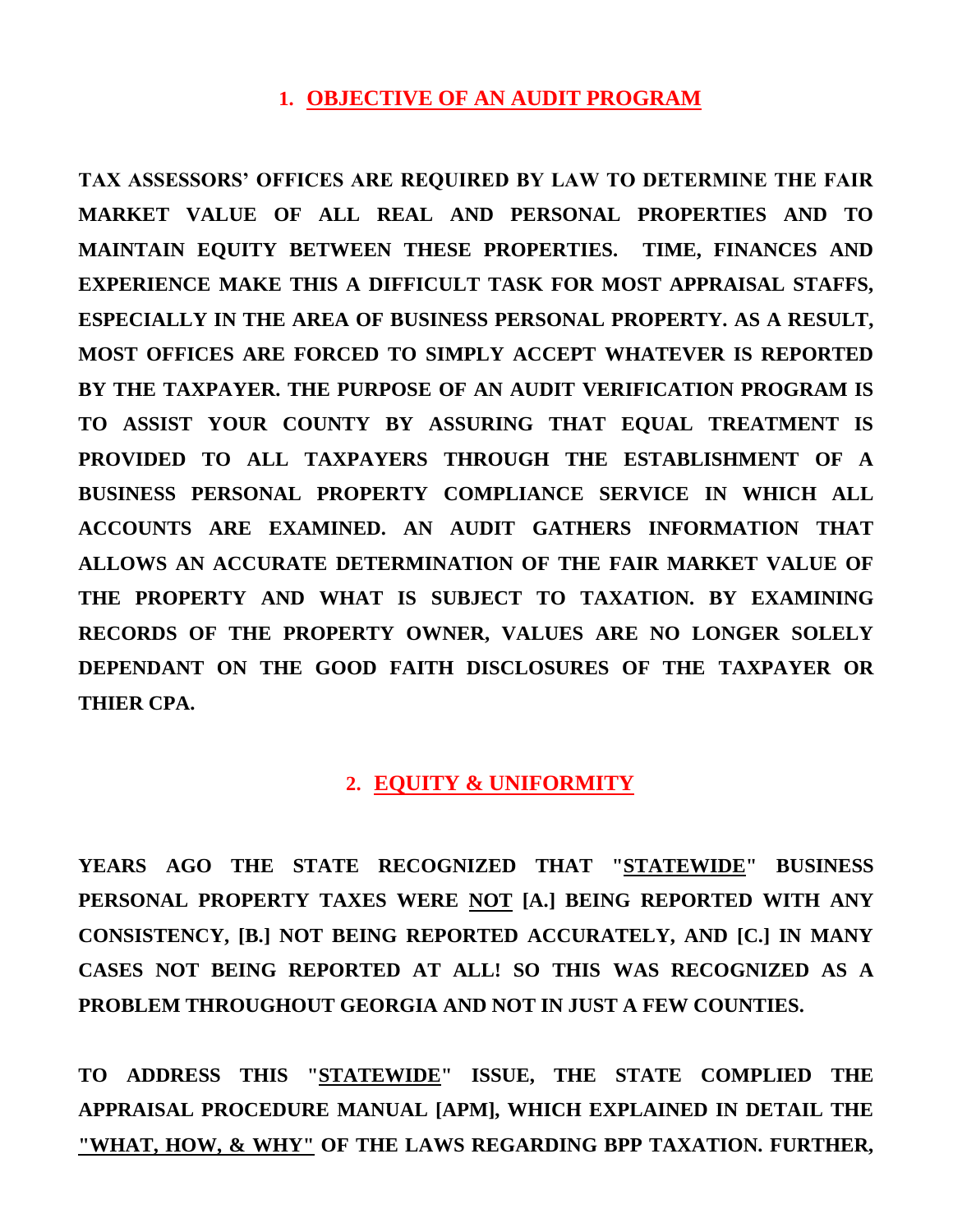**IT WENT ON TO STATE THAT "COUNTY APPRAISAL STAFFS SHALL PERFORM AUDITS - TO VERIFY THE ACCURACY OF BUSINESS PERSONAL PROPERTY TAX RETURNS".**

**BESIDES THE OBVIOUS DIFFERENCES BETWEEN REAL AND PERSONAL PROPERTY, THERE ARE SPECIAL PROBLEMS ASSOCIATED WITH EQUITY AND UNIFORMITY BETWEEN THEM. REVALUATIONS CONDUCTED IN MOST COUNTIES TARGET REAL PROPERTY, BUT HAVE NOT INCLUDED ANY REVIEWS OF THE PERSONAL PROPERTY WITHIN THE COUNTY. AN AUDIT SIMPLY COMPARES WHAT THE BUSINESS RETURNED TO THE FINANCIAL ACCOUNTING RECORDS OF THE COMPANYAND WHAT THEY OWE. AN AUDIT PROGRAM HELPS THE ASSESSORS' OFFICE TO ASSURE THAT "EQUAL TREATMENT" IS PROVIDED TO ALL TAXPAYERS BY PROVIDING A COMPLIANCE SERVICE IN WHICH ALL ACCOUNTS ARE REVIEWED. WHETHER YOU ARE A SMALL LOCAL COMPANY OR A LARGE BUSINESS CHAIN OF OPERATIONS, EVERY TAXPAYER IS TREATED THE SAME UNDER THE LAW. DURING THE PROCESS, THE COUNTY STAFF RETAINS COMPLETE CONTROL OF THE PROGRAM, BY KNOWING WHO IS BEING REVIEWED, WHEN THE APPOINTMENT IS SCHEDULED, THE OUTCOME OF THE REVIEW AND THE COMPLETE AUTHORITY OVER THE VALUE DISCOVERED.**

## **3. PERTINENT GA STATUTES**

#### **O.C.G.A. 48-5-16**

**REQUIRES THAT PERSONAL PROPERTY USED IN CONNECTION WITH A BUSINESS BE RETURNED IN THE COUNTY WHERE THE MAIN OFFICE IS OR WHERE IT IS MORE OR LESS PERMANENTLY LOCATED.**

#### **O.C.G.A. 48-5-298**

**(A) "... EACH COUNTY BOARD OF TAX ASSESSORS, SUBJECT TO THE APPROVAL OF THE COUNTY GOVERNING AUTHORITY, MAY ENTER INTO EMPLOYMENT CONTRACTS WITH PERSONS TO: (3) SEARCH OUT AND APPRAISE UNRETURNED PROPERTIES TO THE COUNTY.**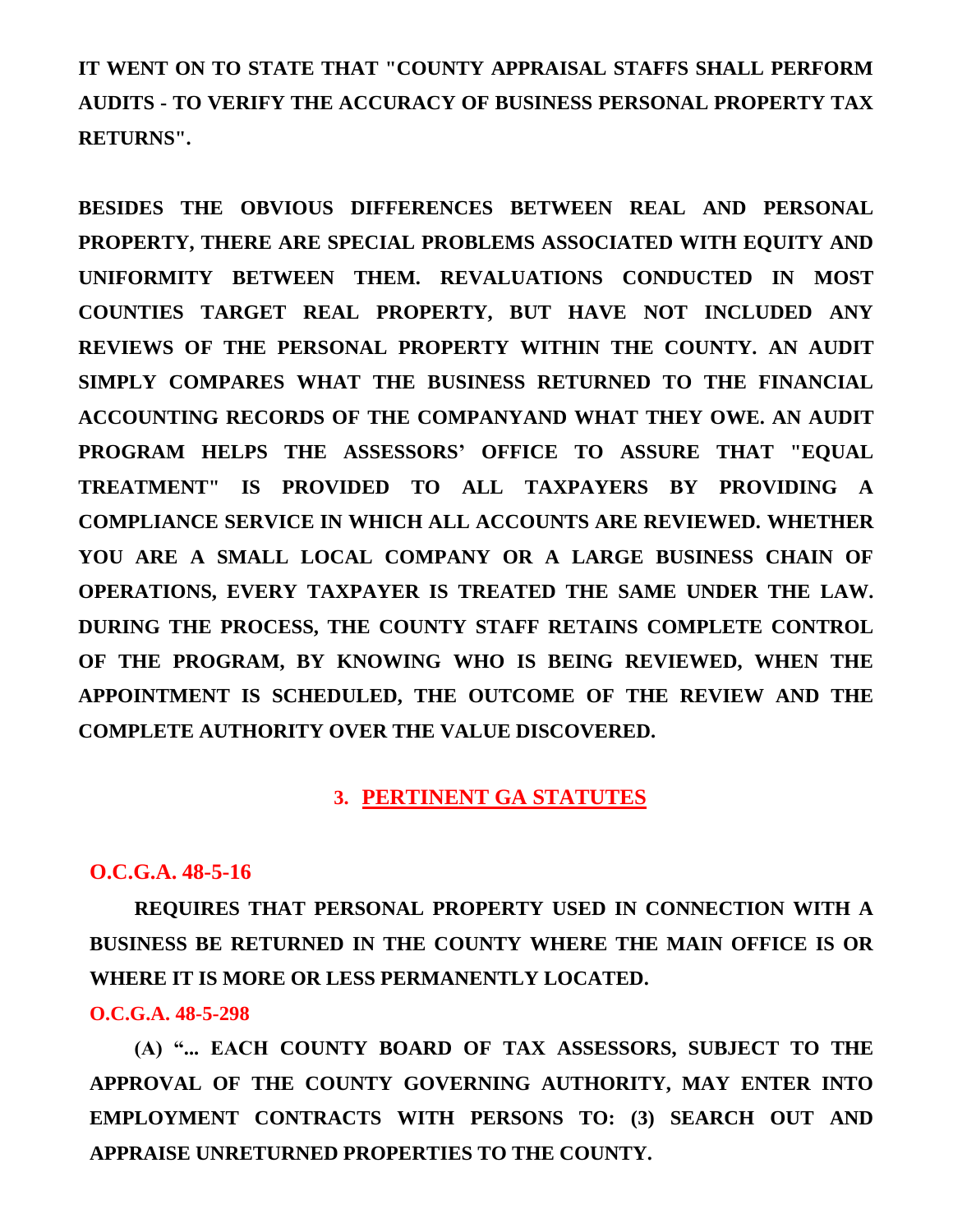**(C) A COUNTY BOARD OF EDUCATION OR INDEPENDENT BOARD OF EDUCATION MAY EXPEND FUNDS TO ASSIST IN PAYING THE EXPENSES INCURRED IN DISCOVERING UNRETURNED PROPERTIES..."** 

#### **O.C.G.A. 48-5-299(A)**

**"IT SHALL BE THE DUTY OF THE COUNTY BOARD OF TAX ASSESSORS TO INVESTIGATE DILIGENTLY AND TO INQUIRE INTO THE PROPERTY FOR THE PURPOSE OF ASCERTAINING WHAT REAL AND PERSONAL PROPERTY IS SUBJECT TO TAXATION ... AND TO REQUIRE THE PROPER RETURN OF THE PROPERTY..."** 

#### **4. FINANCIAL BENIFITS**

**SOME GA COUNTIES ARE EXPERIENCING REVENUE SHORTFALLS AND ARE CUTTING BACK ON STAFFING AND OPERATIONS. AN AUDIT PROGRAM INCREASES THE TAX BASE BY CORRECTING THE UNDER ASSESSED PROPERTIES AND PROVIDING THE CORRECT FAIR MARKET VALUES FOR AN EVEN DISTRIBUTION OF THE TAX BURDEN ACROSS THE COUNTY. THIS ALSO BUILDS THE TAX BASE FOR FUTURE YEARS. MANY EXEMPTIONS AND PREFERENTIAL ASSESSMENTS HAVE REDUCED THE TAX BASE OF MOST GEORGIA COUNTIES OVER THE LAST 10-15 YEARS. DURING AN AUDIT PROGRAM, THE DISCOVERY OF UNREPORTED PROPERTY GENERATES ADDITIONAL TAX DOLLARS AS IMMEDIATE REVENUE FOR YOUR COUNTY. IN MOST CASES, THE FEES FOR THE VERIFICATION PROGRAM ARE LESS THAN ONE-THIRD OF THE OVERALL AMOUNT OF TAX DOLLARS GENERATED. MOST IMPORTANTLY, EQUITY AND UNIFORMITY ARE PRODUCED BETWEEN REAL PROPERTY AND PERSONAL PROPERTY. AN AUDIT PROGRAM PROVIDES AN ACCURATE BUSINESS PERSONAL PROPERTY TAX BASE FOR THE CURRENT YEAR, AS WELL AS CORRECT INFORMATION IN WHICH TO MOVE FORWARD.**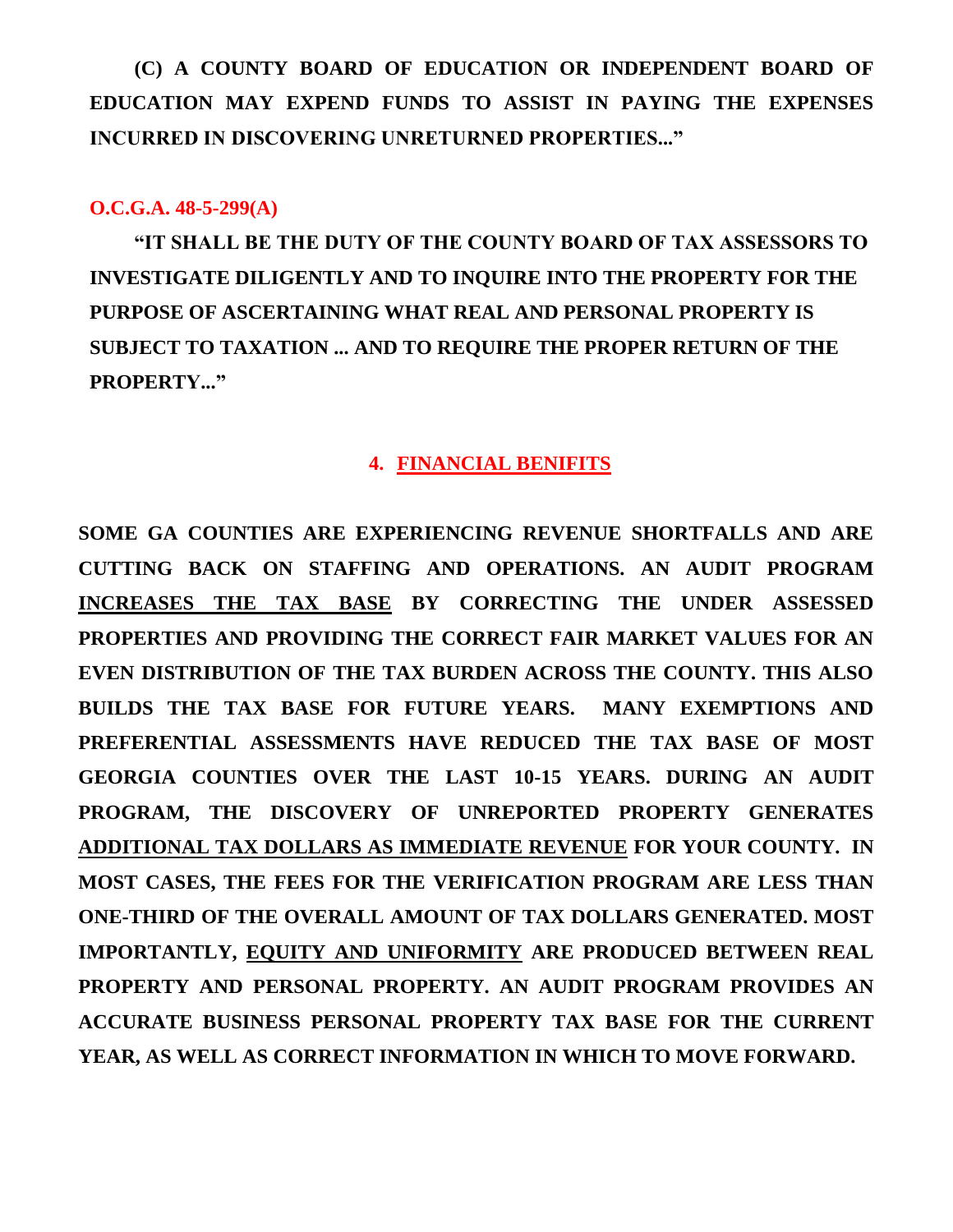#### **5. THE SIMPLIFIED PROCESS OF AUDITING**

**FIRST OF ALL, WE DO NOT VERIFY THE ACCURACY OF THE TAXPAYER'S FILED TAX RETURN. THROUGH OUR REVIEW WORK WE ULTIMATELY PREPARE PERSONAL PROPERTY RETURNS AS THEY SHOULD HAVE BEEN FILED FOR EACH OF THE YEARS UNDER REVIEW BASED ON CURRENT GEORGIA LAW.**

**SECOND, FOR THE TAX YEARS UNDER REVIEW, WE ACTUALLY CONDUCT A "FINANCIAL REVIEW" OF THE COMPANY'S FINANCIAL RECORDS WHICH SUPPORT THE ACTUAL FIXED ASSETS, INVENTORIES, CIP AND ON-HAND SUPPLIES. HERE WE TRY TO UTILIZE THE FINANCIAL RECORDS OF THE COMPANY WHICH MAY INCLUDE DETAILED FINANCIAL STATEMENTS, THE CORPORATE GENERAL LEDGER OF ACCOUNTS, WORKING TRIAL BALANCES OF ACCOUNTS, AND THE DETAILED ACCOUNTING SYSTEM REPORT***S,* **WHICH UNDERLIE ALL OF THE FINANCIAL ACTIVITY OF THE COMPANY. THE COMPANY'S INCOME TAX RECORDS WERE REMOVED WITH THESE KEY FINANCIAL DOCUMENTS AROUND 1997 DUE TO A GWINETT COUNTY ISSUE IN WHICH ALL TAXPAYERS WERE ASK/REQUIRED TO PROVIDE FEDERAL INCOME TAX RECORDS DO TO A REAL ESTATE REVAL…BAD MISTAKE THAT COST ALL GA COUNTIES AUDIT PROCEDURES A VERY VALUABLE PIECE OF INFORMATION. EVEN WITHOUT THIS VITAL INFORMATION, WE ATTEMPT TO FULLY IDENTIFY ALL OF THE ASSETS SUBJECT TO BPP TAXATION AND ACCORDINGLY CALCULATE AN ACCURATE FAIR MARKET VALUE OF THE SAME FOR EACH TAX YEAR UNDER REVIEW. OFTEN TIMES WE STILL GET THEIR INCOME TAX RETURNS BY JUST ASKING…THEN WE DISCUSS WITH THE TAXPAYER ANYTHING THAT THEY BELIEVE TO BE EXEMPT.**

**THIRD***,* **ONCE WE HAVE CALCULATED THE FAIR MARKET VALUE OF THE SUBJECT ASSETS, WE THEN COMPARE THESE VALUES TO THE ACTUAL VALUES RECORDED ON THE COUNTY'S TAX DIGEST FOR EACH TAX YEAR. ANY DIFFERENCES NOTED BETWEEN THESE TWO SETS OF VALUES THEN**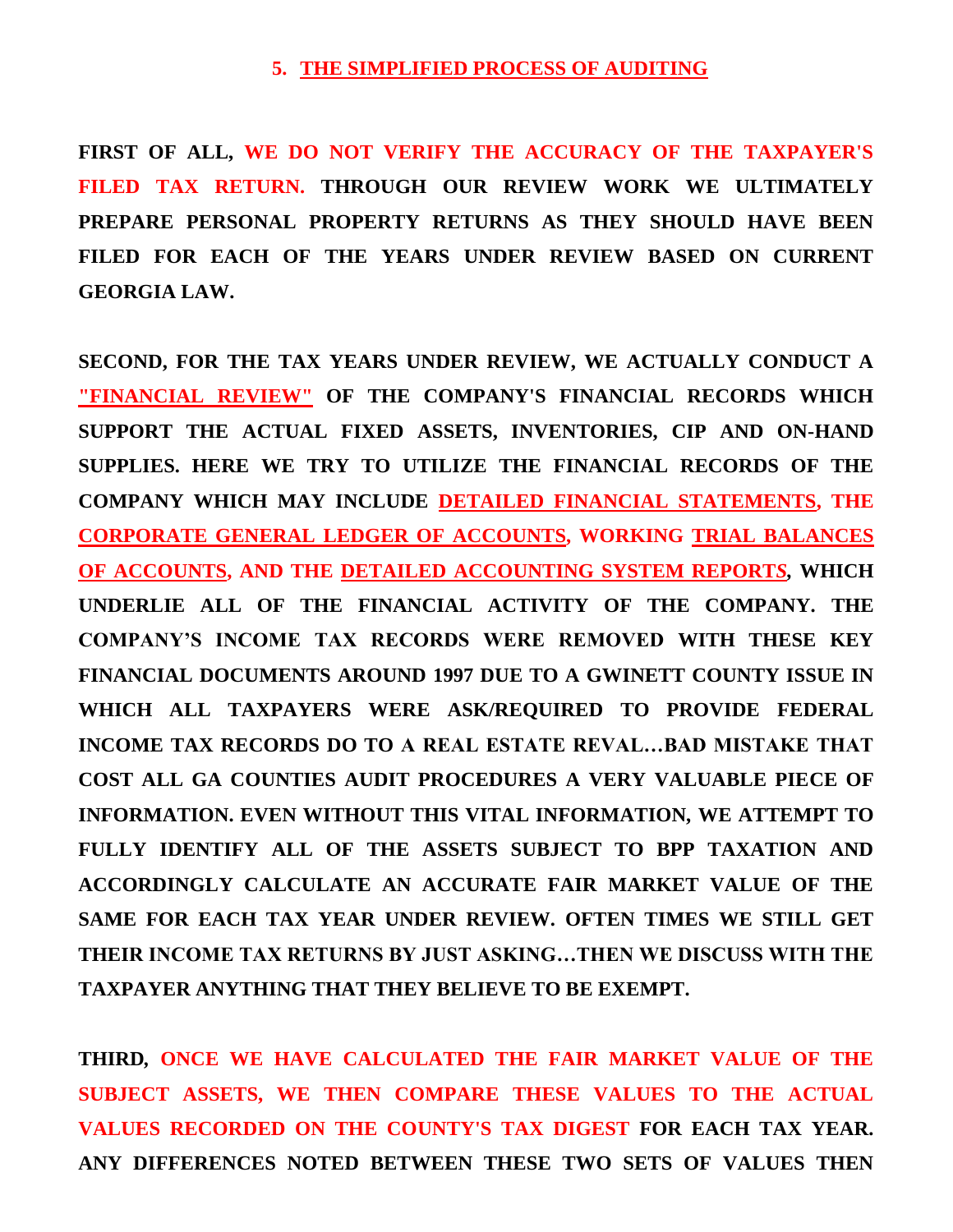**RESULTS IN A "FAIR MARKET VALUE VARIANCE" [AN UNDER VALUING OF REPORTED ASSETS] OR IN A "CREDIT" [AN OVER VALUING OF REPORTED ASSETS]. THE VARIANCE RESULTS IN A CHANGE OF ASSESSMENT NOTICE WHICH WILL CAUSE ADDITIONAL TAX TO BE BILLED OR THE CREDIT RESULTS IN A CHANGE OF ASSESSMENT WHICH RESULTS IN A TAX REFUND, PROVIDED THE TAXES WERE INDEED PAID.**

**FOURTH, WE EDUCATE THE TAXPAYER ON HOW TO COMPLETE FORMS AND PROVIDE THEM WITH THE MOST COMPLETE AND UP-TO-DATE INFORMATION CONCERNING BUSINESS PERSONAL PROPERTY TAXES THAT WE CAN. WE FEEL THE MORE THEY KNOW AND UNDERSTAND ABOUT THE CORRECT PROCEDURES, THE MORE ACCURATE AND COMPLETE THE TAX RETURN WILL BE TO YOU, THE COUNTY.**

## **6. PUBLIC RELATIONS**

**AN AUDIT PROGRAM STRESSES EQUITY AND SENSITIVITY. LIKE OUR FIRM, MOST AUDIT COMPANIES HAVE STAFF THAT HAS AT ONE TIME IN THEIR CAREER, WORKED FOR A COUNTY GOVERNMENT ASSESSORS' OFFICE. WITH THIS EXPERIENCE, THEY ARE VERY AWARE OF THE DELICATE NATURE OF AN AUDIT PROGRAM AND UNDERSTAND THE NECESSITY OF PROFESSIONALISM. PUBLIC RELATIONS ARE AN ONGOING PROCESS FROM NEWSPAPER ARTICLES TO PUBLIC SPEAKING AT LOCAL CIVIC ORGANIZATIONS AND CONTINUING WITH TAXPAYER CONTACT.** 

**AUDIT COMPANIES MUST COMPLY WITH ALL OF THE GEORGIA STATUTES WITHIN THE OFFICIAL CODE OF GEORGIA ANNOTATED. WE SIGN AND CARRY WITH US A NOTARIZED FORM DOCUMENTING WE HAVE READ AND UNDERSTAND THE 48-5-314 STATUTE OF "CONFIDENTIALITY OF TAXPAYERS RECORDS." SINCE WE ARE AN AGENT OF THE COUNTY, WE STRIVE TO MAKE SURE THE AUDITS ARE NOT ADVERSARIAL IN NATURE. WE WORK WITH THE**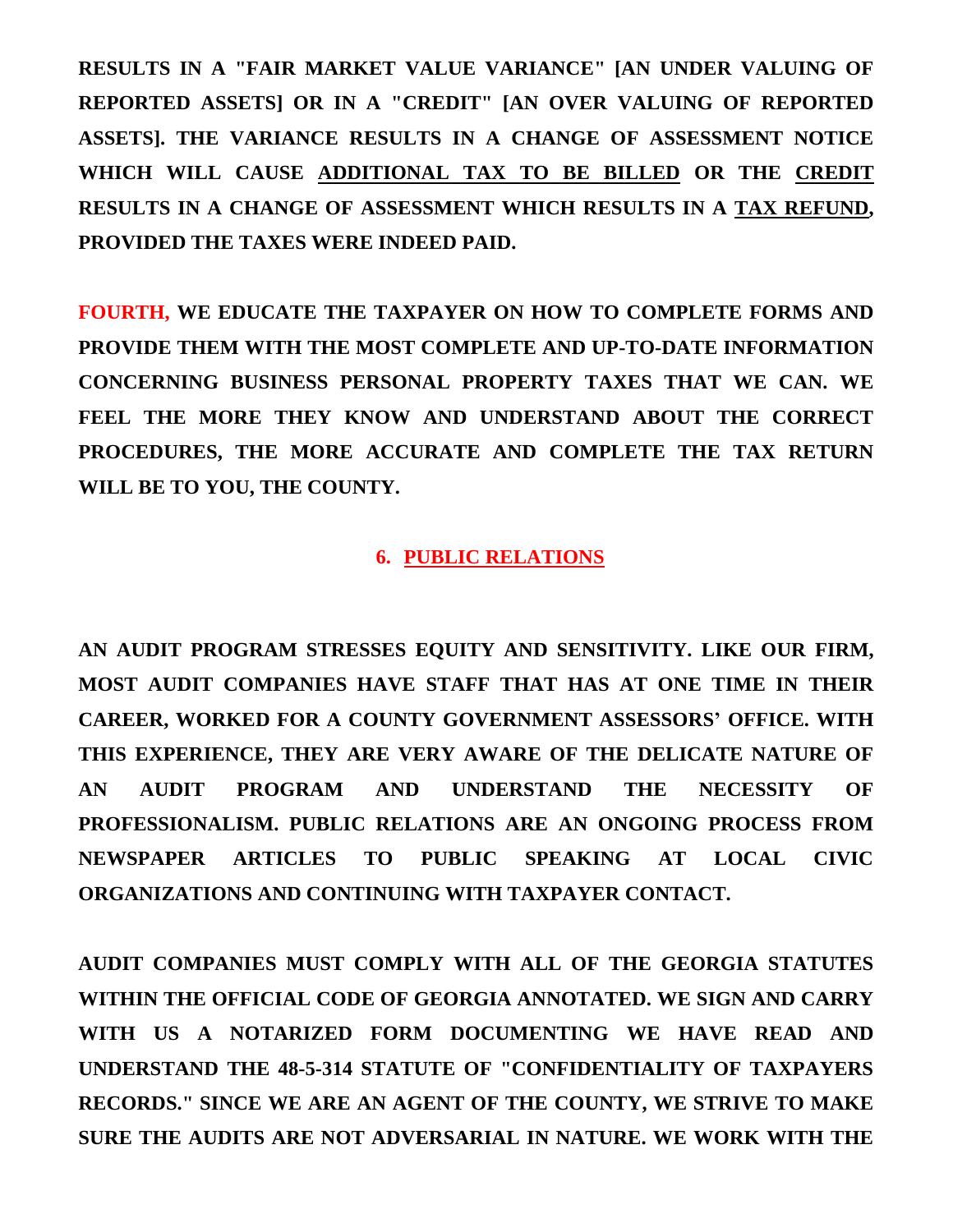**TAXPAYER TO ACHIEVE A BALANCE OF HARMONY AND GOOD UNDERSTANDING IN THE WORK WE ARE REQUIRED TO DO.** 

#### **7. STAFF TRAINING**

**MOST AUDIT PROGRAMS INVOLVE COUNTY STAFF TRAINING. WE OFFER BENEFICIAL TRAINING FOR THE COUNTY'S PERSONAL PROPERTY STAFF IN ADDITION TO PROVIDING AUDIT SERVICES. WE ALSO PROVIDE ON THE JOB TRAINING TO ANY OF THE COUNTY STAFF ON ALL ASPECTS OF THE PROGRAM. THIS WILL BE ACCOMPLISHED BY USING THE HANDS ON APPROACH WHILE PERFORMING LOCAL AUDITS. WE WILL ALSO TRAIN YOUR STAFF TO PERFORM OUT OF TOWN AUDITS ON A LOCAL BASIS SO THAT AN IN-HOUSE PROGRAM CAN BE ESTABLISHED THAT WILL BE FULLY OPERATIONAL AND INDEPENDENT. THIS IS BENEFITIAL AND COST EFFECTIVE, ESPECIALLY WITH THE SMALLER ACCOUNTS. OFTEN TIMES, WITH THE SMALL BUSINESSES, IT IS LESS INTIMIDATING FOR A LOCAL APPRAISER TO REVIEW THEIR RECORDS INSTEAD OF AN OUTSIDE FIRM.** 

**AN OUTSIDE AUDIT FIRM CAN CUSTOMIZE TO SUIT YOUR COUNTY'S NEEDS. THEY CAN DO JUST ONE AUDIT IF EXPERTISE IS NEEDED ON A DIFFICULT ACCOUNT OR WITH AN ADVERSARIAL TAXPAYER. ALSO, EVERY SINGLE ACCOUNT CAN BE AUDITED IF YOUR COUNTY HAS LIMITED STAFF AND RESOURCES. THEY CAN ALSO PROVIDE AN EXPERT WITNESS FOR APPEALS.** 

**THE PERFECT SCENERIO FOR AN OUTSIDE FIRM WOULD BE TO AUDIT All THE ACCOUNTS OVER \$250,000 IN FMV, A LARGE PERCENTAGE OF ACCOUNTS FROM \$50,000 TO \$250,000 IN FMV, AND TRAIN YOUR STAFF TO DO THE REMAINDER OF THE ACCOUNTS. BOTTOM LINE IS, EACH COUNTY IS UNIQUE AND A PROGRAM MUST BE CUSTOMIZED TO MEET THESE INDIVIDUAL NEEDS.**